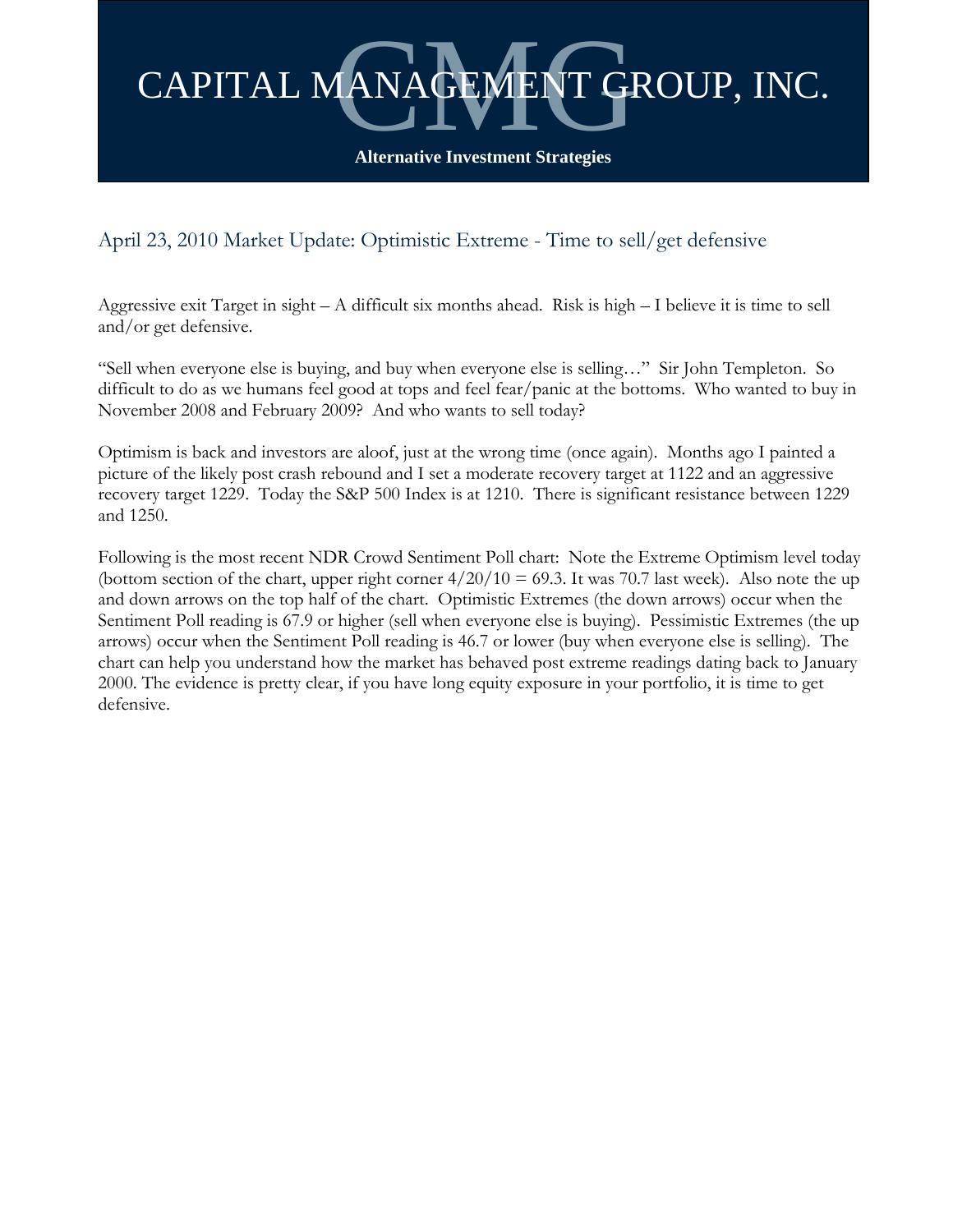

## SENTIMENT NOR CROWD POLL  $4 - 21 - 2010$

Combining the "Extreme Optimism (Bearish)" reading from the above chart with the overhead resistance at 1229 immediately ahead (reflected in the chart below), and given the very difficult fundamental backdrop – risk of loss is very high.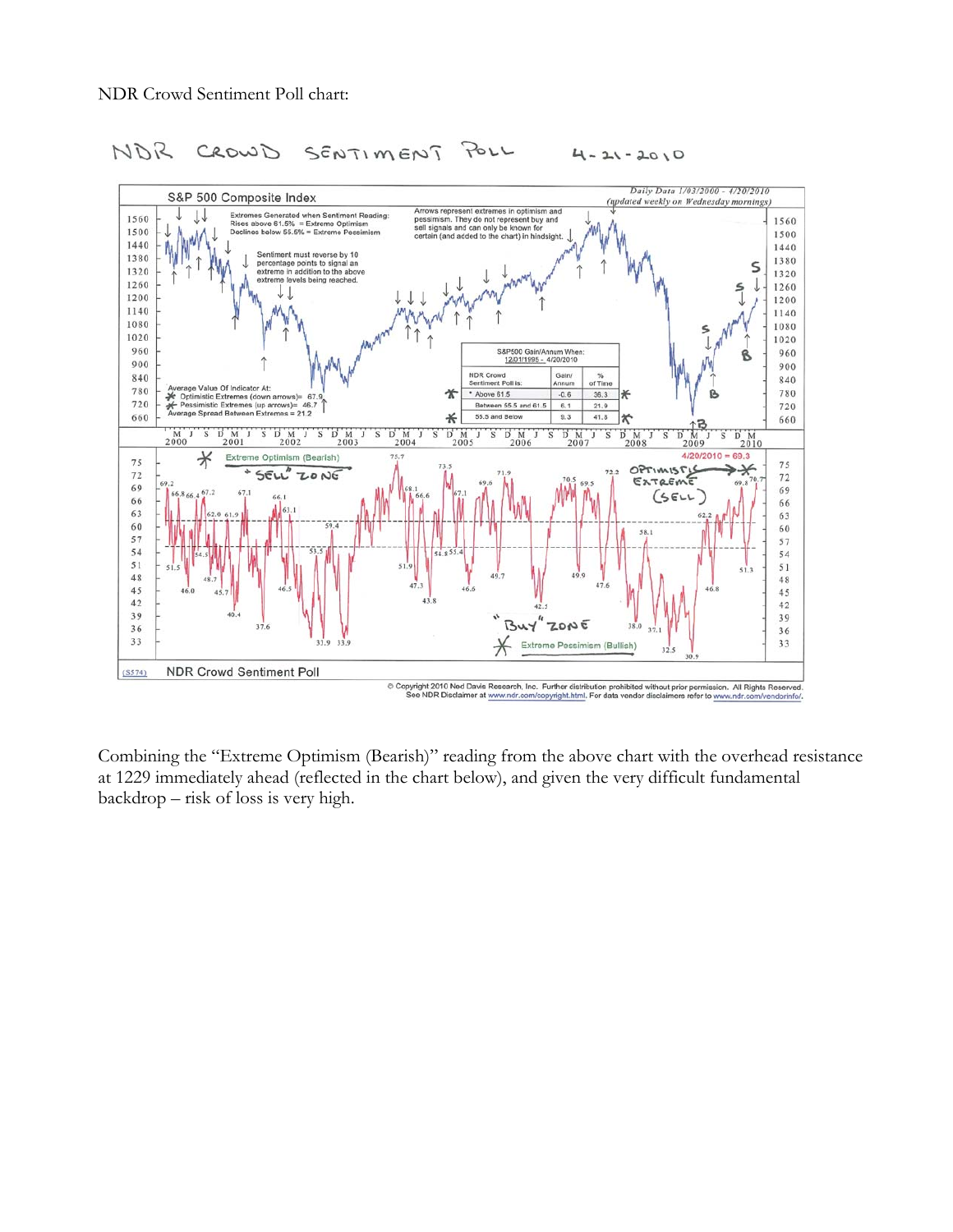## S&P 500 Index chart:



In December of 2008, I wrote, <u>"Be patient, you'll get that chance…"</u>. I believe investors got that chance and it is time to sell and/or put other defensive measures in place (covered calls, puts, etc). I believe that the equity markets remain in the grips of a long-term secular bear market (17 years or so which started in March 2000). All secular bear markets have shorter-term bull market moves. This one has been one of history's best. Be happy and be smart. Sell at logical resistance levels tied to Extreme Optimism. I don't believe the potential for a few more percentage points is worth the 35% risk to the downside. And remember, you can always re-buy back in at logical support levels tied to Extreme Pessimism ("buy when everyone else is selling"). I'm targeting the 950-1000 level in the S&P as logical support. Be patient… secular bear markets offer a number of trading opportunities.

I believe that most investor's portfolios should include a diversified blend of Absolute Return Strategies. I expect volatility to increase and a better environment for short-term and mean reverting trading strategies.

Please contact your CMG Investment Advisor Representative if you have any questions.

With kind regards, Steve

Stephen B. Blumenthal President, CEO CMG Capital Management Group, Inc. 150 N. Radnor Chester Road Suite A150 Radnor, PA 19087 steve@cmgfunds.net 610-989-9090 Phone 610-989-9092 Fax